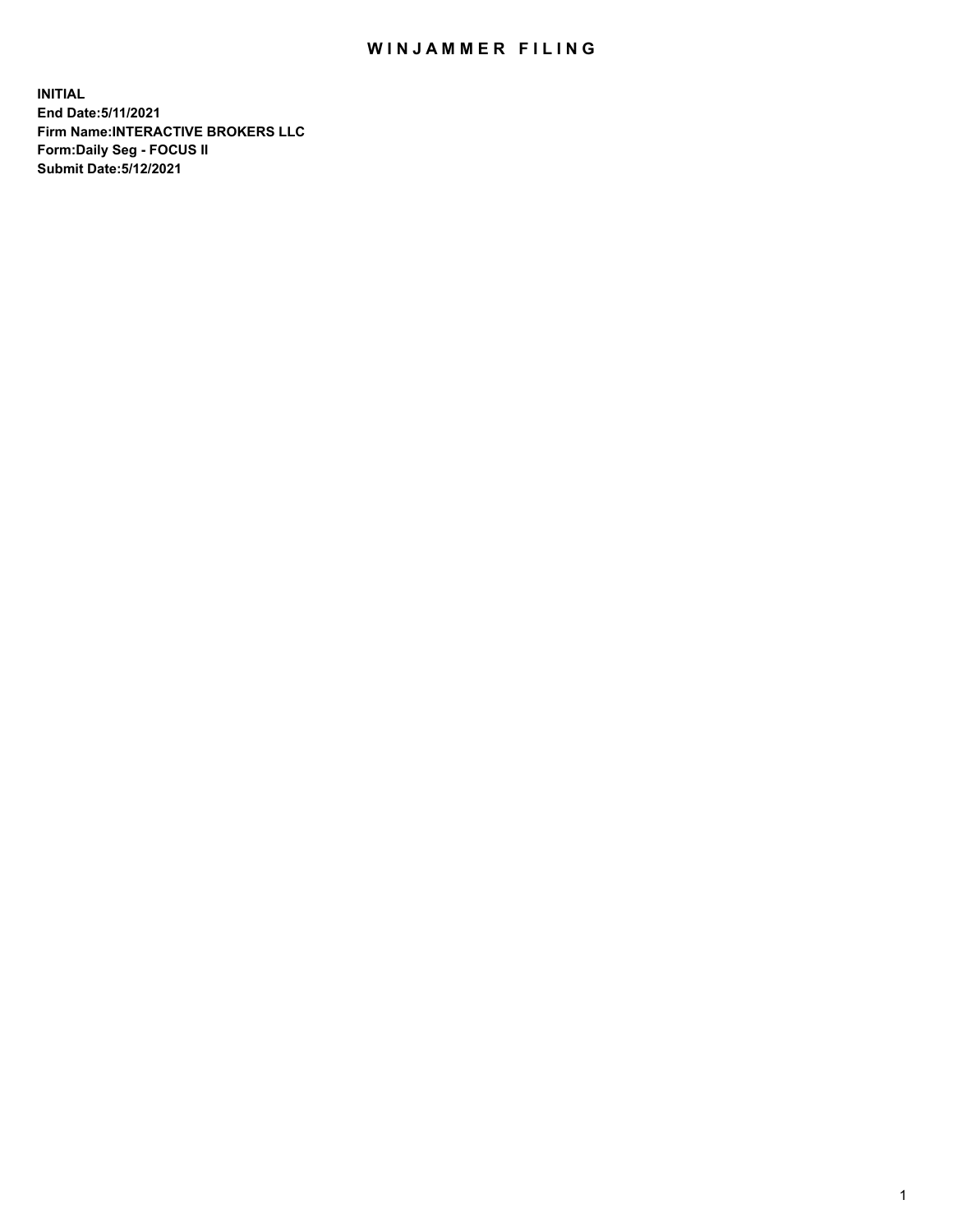**INITIAL End Date:5/11/2021 Firm Name:INTERACTIVE BROKERS LLC Form:Daily Seg - FOCUS II Submit Date:5/12/2021 Daily Segregation - Cover Page**

| Name of Company                                                                                                                                                                                                                                                                                                                | <b>INTERACTIVE BROKERS LLC</b>                                                                  |
|--------------------------------------------------------------------------------------------------------------------------------------------------------------------------------------------------------------------------------------------------------------------------------------------------------------------------------|-------------------------------------------------------------------------------------------------|
| <b>Contact Name</b>                                                                                                                                                                                                                                                                                                            | James Menicucci                                                                                 |
| <b>Contact Phone Number</b>                                                                                                                                                                                                                                                                                                    | 203-618-8085                                                                                    |
| <b>Contact Email Address</b>                                                                                                                                                                                                                                                                                                   | jmenicucci@interactivebrokers.c<br>$om$                                                         |
| FCM's Customer Segregated Funds Residual Interest Target (choose one):<br>a. Minimum dollar amount: ; or<br>b. Minimum percentage of customer segregated funds required:% ; or<br>c. Dollar amount range between: and; or<br>d. Percentage range of customer segregated funds required between:% and%.                         | $\overline{\mathbf{0}}$<br>$\overline{\mathbf{0}}$<br>155,000,000 245,000,000<br>0 <sub>0</sub> |
| FCM's Customer Secured Amount Funds Residual Interest Target (choose one):<br>a. Minimum dollar amount: ; or<br>b. Minimum percentage of customer secured funds required:%; or<br>c. Dollar amount range between: and; or<br>d. Percentage range of customer secured funds required between:% and%.                            | $\overline{\mathbf{0}}$<br>$\overline{\mathbf{0}}$<br>80,000,000 120,000,000<br>0 <sub>0</sub>  |
| FCM's Cleared Swaps Customer Collateral Residual Interest Target (choose one):<br>a. Minimum dollar amount: ; or<br>b. Minimum percentage of cleared swaps customer collateral required:% ; or<br>c. Dollar amount range between: and; or<br>d. Percentage range of cleared swaps customer collateral required between:% and%. | $\overline{\mathbf{0}}$<br><u>0</u><br>0 <sub>0</sub><br>0 <sub>0</sub>                         |

Attach supporting documents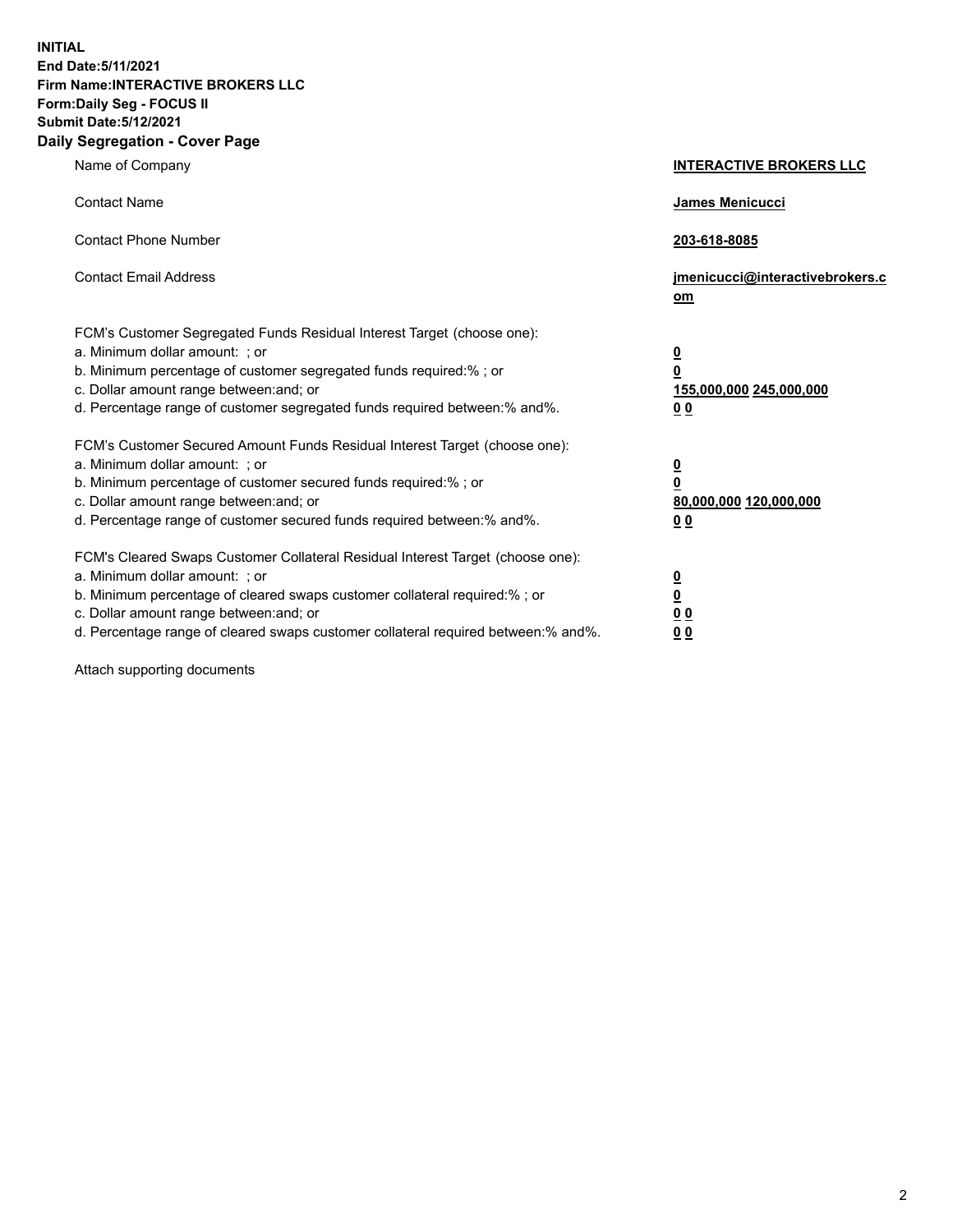## **INITIAL End Date:5/11/2021 Firm Name:INTERACTIVE BROKERS LLC Form:Daily Seg - FOCUS II Submit Date:5/12/2021**

|     | <b>Daily Segregation - Secured Amounts</b>                                                  |                                   |
|-----|---------------------------------------------------------------------------------------------|-----------------------------------|
|     | Foreign Futures and Foreign Options Secured Amounts                                         |                                   |
|     | Amount required to be set aside pursuant to law, rule or regulation of a foreign            | $0$ [7305]                        |
|     | government or a rule of a self-regulatory organization authorized thereunder                |                                   |
| 1.  | Net ledger balance - Foreign Futures and Foreign Option Trading - All Customers             |                                   |
|     | A. Cash                                                                                     | 501,472,541 [7315]                |
|     | B. Securities (at market)                                                                   | $0$ [7317]                        |
| 2.  | Net unrealized profit (loss) in open futures contracts traded on a foreign board of trade   | 4,559,579 [7325]                  |
| 3.  | Exchange traded options                                                                     |                                   |
|     | a. Market value of open option contracts purchased on a foreign board of trade              | 93,963 [7335]                     |
|     | b. Market value of open contracts granted (sold) on a foreign board of trade                | -9,639 [7337]                     |
| 4.  | Net equity (deficit) (add lines 1. 2. and 3.)                                               | 506,116,444 [7345]                |
| 5.  | Account liquidating to a deficit and account with a debit balances - gross amount           | 7,148 [7351]                      |
|     | Less: amount offset by customer owned securities                                            | 0 [7352] 7,148 [7354]             |
| 6.  | Amount required to be set aside as the secured amount - Net Liquidating Equity              | 506,123,592 [7355]                |
|     | Method (add lines 4 and 5)                                                                  |                                   |
| 7.  | Greater of amount required to be set aside pursuant to foreign jurisdiction (above) or line | 506,123,592 [7360]                |
|     | 6.                                                                                          |                                   |
|     | FUNDS DEPOSITED IN SEPARATE REGULATION 30.7 ACCOUNTS                                        |                                   |
| 1.  | Cash in banks                                                                               |                                   |
|     | A. Banks located in the United States                                                       | 92,767,769 [7500]                 |
|     | B. Other banks qualified under Regulation 30.7                                              | 0 [7520] <b>92,767,769</b> [7530] |
| 2.  | Securities                                                                                  |                                   |
|     | A. In safekeeping with banks located in the United States                                   | 299,998,500 [7540]                |
|     | B. In safekeeping with other banks qualified under Regulation 30.7                          | 0 [7560] 299,998,500 [7570]       |
| 3.  | Equities with registered futures commission merchants                                       |                                   |
|     | A. Cash                                                                                     | $0$ [7580]                        |
|     | <b>B.</b> Securities                                                                        | $0$ [7590]                        |
|     | C. Unrealized gain (loss) on open futures contracts                                         | $0$ [7600]                        |
|     | D. Value of long option contracts                                                           | $0$ [7610]                        |
|     | E. Value of short option contracts                                                          | 0 [7615] 0 [7620]                 |
| 4.  | Amounts held by clearing organizations of foreign boards of trade                           |                                   |
|     | A. Cash                                                                                     | $0$ [7640]                        |
|     | <b>B.</b> Securities                                                                        | $0$ [7650]                        |
|     | C. Amount due to (from) clearing organization - daily variation                             | $0$ [7660]                        |
|     | D. Value of long option contracts                                                           | $0$ [7670]                        |
|     | E. Value of short option contracts                                                          | 0 [7675] 0 [7680]                 |
| 5.  | Amounts held by members of foreign boards of trade                                          |                                   |
|     | A. Cash                                                                                     | 238,307,998 [7700]                |
|     | <b>B.</b> Securities                                                                        | $0$ [7710]                        |
|     | C. Unrealized gain (loss) on open futures contracts                                         | <u>-1,738,277</u> [7720]          |
|     | D. Value of long option contracts                                                           | 93,963 [7730]                     |
|     | E. Value of short option contracts                                                          | -9,639 [7735] 236,654,045 [7740]  |
| 6.  | Amounts with other depositories designated by a foreign board of trade                      | $0$ [7760]                        |
| 7.  | Segregated funds on hand                                                                    | $0$ [7765]                        |
| 8.  | Total funds in separate section 30.7 accounts                                               | 629,420,314 [7770]                |
| 9.  | Excess (deficiency) Set Aside for Secured Amount (subtract line 7 Secured Statement         | 123,296,722 [7380]                |
|     | Page 1 from Line 8)                                                                         |                                   |
| 10. | Management Target Amount for Excess funds in separate section 30.7 accounts                 | 80,000,000 [7780]                 |
| 11. | Excess (deficiency) funds in separate 30.7 accounts over (under) Management Target          | 43,296,722 [7785]                 |
|     |                                                                                             |                                   |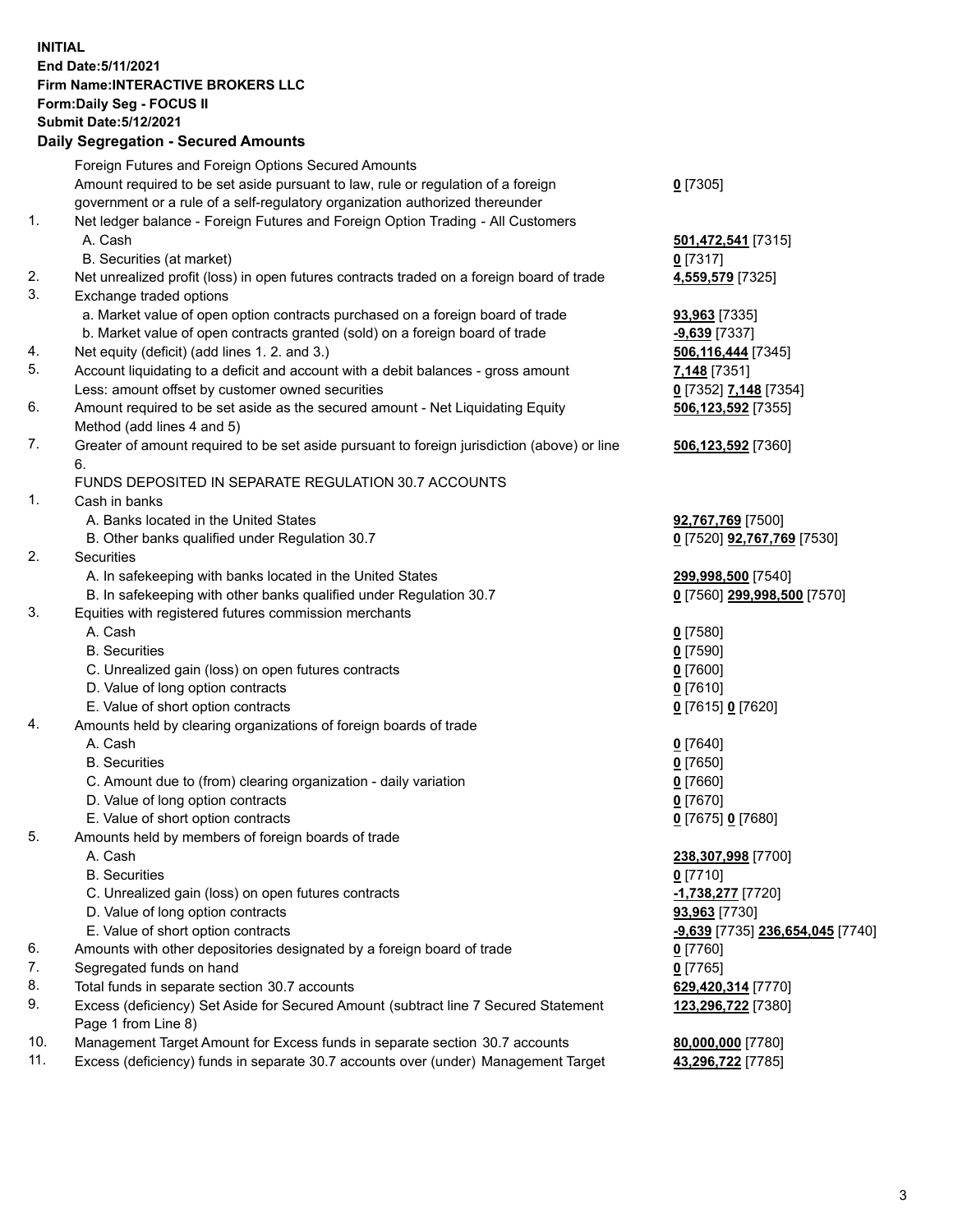**INITIAL End Date:5/11/2021 Firm Name:INTERACTIVE BROKERS LLC Form:Daily Seg - FOCUS II Submit Date:5/12/2021 Daily Segregation - Segregation Statement** SEGREGATION REQUIREMENTS(Section 4d(2) of the CEAct) 1. Net ledger balance A. Cash **6,602,700,479** [7010] B. Securities (at market) **0** [7020] 2. Net unrealized profit (loss) in open futures contracts traded on a contract market **484,863,825** [7030] 3. Exchange traded options A. Add market value of open option contracts purchased on a contract market **355,003,636** [7032] B. Deduct market value of open option contracts granted (sold) on a contract market **-297,376,542** [7033] 4. Net equity (deficit) (add lines 1, 2 and 3) **7,145,191,398** [7040] 5. Accounts liquidating to a deficit and accounts with debit balances - gross amount **1,307,063** [7045] Less: amount offset by customer securities **0** [7047] **1,307,063** [7050] 6. Amount required to be segregated (add lines 4 and 5) **7,146,498,461** [7060] FUNDS IN SEGREGATED ACCOUNTS 7. Deposited in segregated funds bank accounts A. Cash **1,696,773,800** [7070] B. Securities representing investments of customers' funds (at market) **3,135,981,640** [7080] C. Securities held for particular customers or option customers in lieu of cash (at market) **0** [7090] 8. Margins on deposit with derivatives clearing organizations of contract markets A. Cash **1,988,282,831** [7100] B. Securities representing investments of customers' funds (at market) **485,628,274** [7110] C. Securities held for particular customers or option customers in lieu of cash (at market) **0** [7120] 9. Net settlement from (to) derivatives clearing organizations of contract markets **3,858,600** [7130] 10. Exchange traded options A. Value of open long option contracts **354,719,565** [7132] B. Value of open short option contracts **-297,253,304** [7133] 11. Net equities with other FCMs A. Net liquidating equity **0** [7140] B. Securities representing investments of customers' funds (at market) **0** [7160] C. Securities held for particular customers or option customers in lieu of cash (at market) **0** [7170] 12. Segregated funds on hand **0** [7150] 13. Total amount in segregation (add lines 7 through 12) **7,367,991,406** [7180] 14. Excess (deficiency) funds in segregation (subtract line 6 from line 13) **221,492,945** [7190] 15. Management Target Amount for Excess funds in segregation **155,000,000** [7194]

16. Excess (deficiency) funds in segregation over (under) Management Target Amount Excess

**66,492,945** [7198]